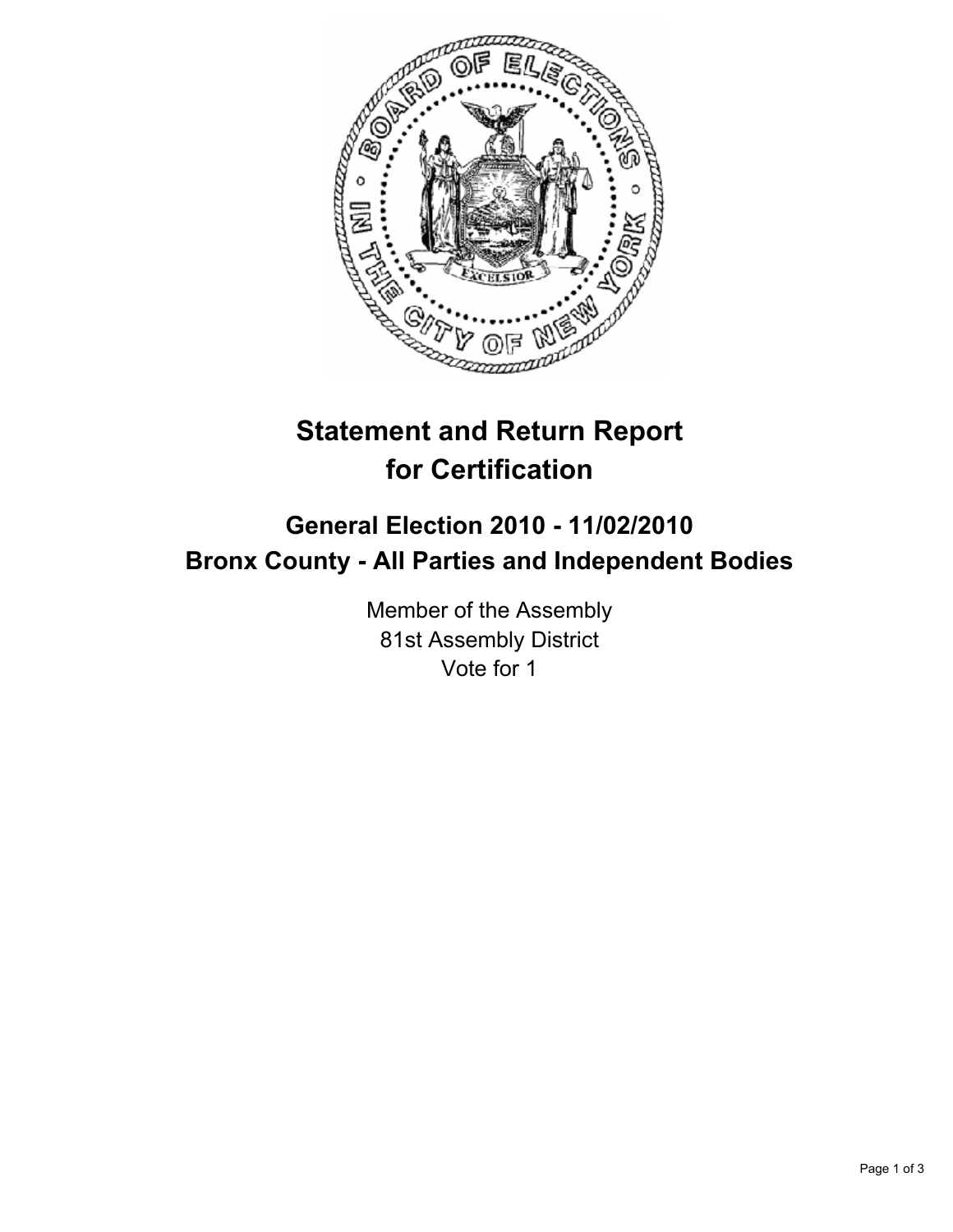

## **Assembly District 81**

| <b>PUBLIC COUNTER</b>               | 21,958         |
|-------------------------------------|----------------|
| <b>EMERGENCY</b>                    | 0              |
| ABSENTEE/MILITARY                   | 744            |
| <b>AFFIDAVIT</b>                    | 410            |
| <b>Total Ballots</b>                | 23,309         |
| JEFFREY DINOWITZ (DEMOCRATIC)       | 15,261         |
| JOSEPH MCLAUGHLIN (REPUBLICAN)      | 4,237          |
| JOSEPH MCLAUGHLIN (CONSERVATIVE)    | 678            |
| JEFFREY DINOWITZ (WORKING FAMILIES) | 1,399          |
| AARON GHITELMAN (WRITE-IN)          | 1              |
| ALF LANDON (WRITE-IN)               | 1              |
| ANYME BUT (WRITE-IN)                | $\mathbf{1}$   |
| <b>B BLANCO (WRITE-IN)</b>          | 1              |
| <b>BILL REED (WRITE-IN)</b>         | $\mathbf 1$    |
| DART WESTPHAL (WRITE-IN)            | $\mathbf{1}$   |
| DAVE HANNON (WRITE-IN)              | 1              |
| DIANE LIGHTHOUSE (WRITE-IN)         | $\mathbf{1}$   |
| HUNTER S THOMPSON (WRITE-IN)        | $\mathbf{1}$   |
| JAMIN SEWELL (WRITE-IN)             | $\overline{2}$ |
| <b>JESSICA RIVERA (WRITE-IN)</b>    | $\mathbf{1}$   |
| MARTIN WEPOE (WRITE-IN)             | $\mathbf{1}$   |
| NO NAME (WRITE-IN)                  | 3              |
| NONE OF THE ABOVE (WRITE-IN)        | $\overline{2}$ |
| ROGER PARSOY (WRITE-IN)             | 1              |
| <b>TESSA SELAFANI (WRITE-IN)</b>    | 1              |
| <b>VOID (WRITE-IN)</b>              | $\mathbf{1}$   |
| <b>Total Votes</b>                  | 21,596         |
| Unrecorded                          | 1,713          |